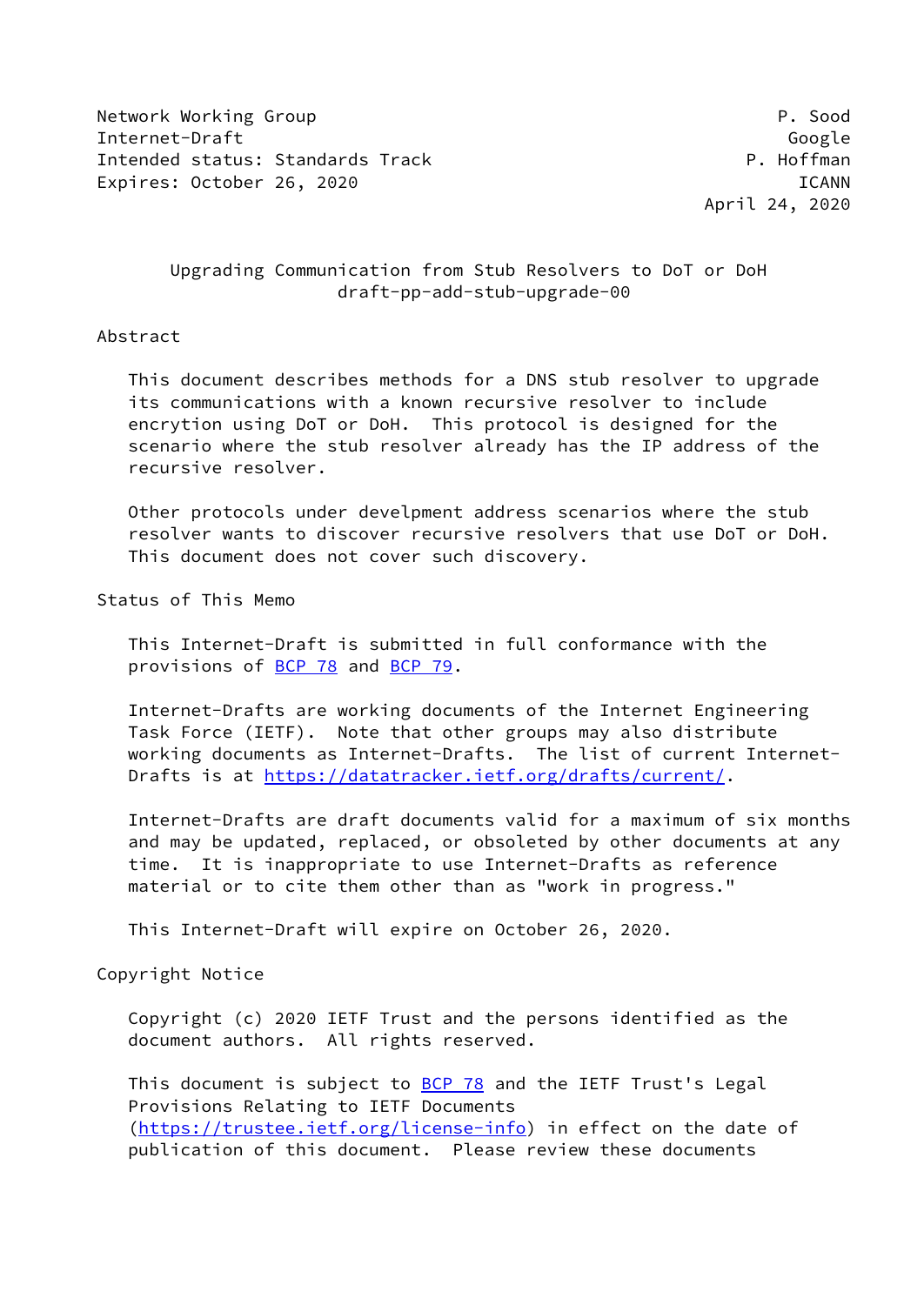<span id="page-1-1"></span>

| Internet-Draft |  | Stub upgrade to DoT or DoH |  |  |  |  | April 2020 |  |
|----------------|--|----------------------------|--|--|--|--|------------|--|
|----------------|--|----------------------------|--|--|--|--|------------|--|

 carefully, as they describe your rights and restrictions with respect to this document. Code Components extracted from this document must include Simplified BSD License text as described in Section 4.e of the Trust Legal Provisions and are provided without warranty as described in the Simplified BSD License.

## Table of Contents

|                                          |  |  |  |  |  |  |  |  |  |  |  | $\overline{2}$          |
|------------------------------------------|--|--|--|--|--|--|--|--|--|--|--|-------------------------|
|                                          |  |  |  |  |  |  |  |  |  |  |  | $\overline{\mathbf{3}}$ |
| 2.1. Order of Desired Protocols          |  |  |  |  |  |  |  |  |  |  |  | $\frac{4}{1}$           |
|                                          |  |  |  |  |  |  |  |  |  |  |  | $\frac{4}{1}$           |
|                                          |  |  |  |  |  |  |  |  |  |  |  | $\frac{4}{1}$           |
| 3.2. Use of Resolver Information for DoH |  |  |  |  |  |  |  |  |  |  |  | $\frac{5}{2}$           |
|                                          |  |  |  |  |  |  |  |  |  |  |  |                         |
|                                          |  |  |  |  |  |  |  |  |  |  |  | <u>6</u>                |
|                                          |  |  |  |  |  |  |  |  |  |  |  | 6                       |
| 6.                                       |  |  |  |  |  |  |  |  |  |  |  | 6                       |
| 6.1. Normative References                |  |  |  |  |  |  |  |  |  |  |  | 6                       |
| 6.2. Informative References 7            |  |  |  |  |  |  |  |  |  |  |  |                         |
|                                          |  |  |  |  |  |  |  |  |  |  |  |                         |

#### <span id="page-1-0"></span>[1](#page-1-0). Introduction

 A stub resolver (hereafter called "a stub") using traditional DNS over port 53 may wish to use encrypted communication with the recursive resolver (hereafter called "a resolver"). In such a scenario, the stub needs to know how to probe the resolver to find out if it can use encrypted communication. This document describes a mechanism for a stub that knows the IP address of the resolver to do so.

 The mechanism in this document assumes that a stub wants to attempt to upgrade its communication with the resolver to either DNS-over-TLS (DoT, [[RFC7858](https://datatracker.ietf.org/doc/pdf/rfc7858)]) or DNS-over-HTTPS (DoH, [\[RFC8484](https://datatracker.ietf.org/doc/pdf/rfc8484)]). It can later be extended to other secure transports for stub-to-resolver communication transports.

#### <span id="page-1-2"></span>[1.1](#page-1-2). Definitions

 In the rest of this document, the term "resolver" without qualification means "recursive resolver" as defined in [\[RFC8499](https://datatracker.ietf.org/doc/pdf/rfc8499)].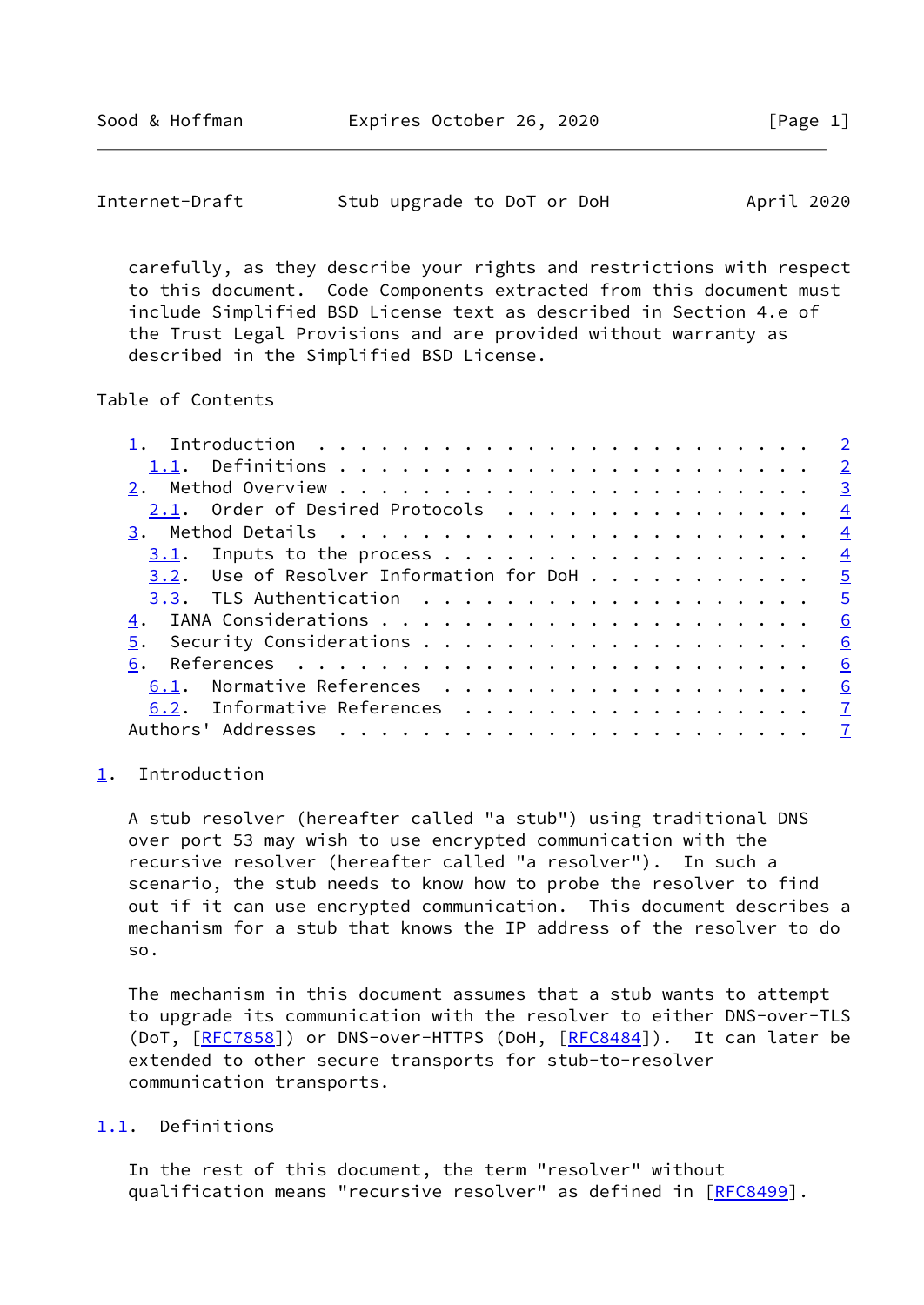Also, the term "stub" is used to mean "stub resolver".

 The key words "MUST", "MUST NOT", "REQUIRED", "SHALL", "SHALL NOT", "SHOULD", "SHOULD NOT", "RECOMMENDED", "NOT RECOMMENDED", "MAY", and "OPTIONAL" in this document are to be interpreted as described in BCP

<span id="page-2-1"></span><span id="page-2-0"></span>

| Sood & Hoffman               | Expires October 26, 2020                                                                                                                                                                                                                                                                                                                                                                                                                                                                                                             | [Page 2]   |
|------------------------------|--------------------------------------------------------------------------------------------------------------------------------------------------------------------------------------------------------------------------------------------------------------------------------------------------------------------------------------------------------------------------------------------------------------------------------------------------------------------------------------------------------------------------------------|------------|
| Internet-Draft               | Stub upgrade to DoT or DoH                                                                                                                                                                                                                                                                                                                                                                                                                                                                                                           | April 2020 |
|                              | 14 [RFC2119] [RFC8174] when, and only when, they appear in all<br>capitals, as shown here.                                                                                                                                                                                                                                                                                                                                                                                                                                           |            |
| Method Overview<br>$2 \cdot$ |                                                                                                                                                                                                                                                                                                                                                                                                                                                                                                                                      |            |
|                              | The pseudocode for the method is:                                                                                                                                                                                                                                                                                                                                                                                                                                                                                                    |            |
| # resIP<br># insecureOK      | # Things the stub resolver knows<br># dohCapable Does the stub know how to do DoH<br># dotCapable Does the stub know how to do DoT<br>IP address of resolver<br># upgradeNoAuth Does the stub want to upgrade even if it can't<br>authenticate the TLS session<br>Does the stub want to use unauthenticated classic<br>DNS if DoH/DoT upgrades fail                                                                                                                                                                                  |            |
| if dohCapable:               | start TLS session on resIP:443<br>if it succeeds<br>if it authenticates correctly<br>https://resIP/.well-known/resolver-info<br>if 200-level response<br>use result to do DoH; finished<br>else if 300-level response<br>follow redirect, act appropriately<br>else if 400-level response<br>break<br>else if upgradeNoAuth:<br>https://resIP/.well-known/resolver-info<br>if 200-level response<br>use result to do DoH; finished<br>else if 300-level response<br>follow redirect, act appropriately<br>else if 400-level response |            |
|                              | break<br>else                                                                                                                                                                                                                                                                                                                                                                                                                                                                                                                        |            |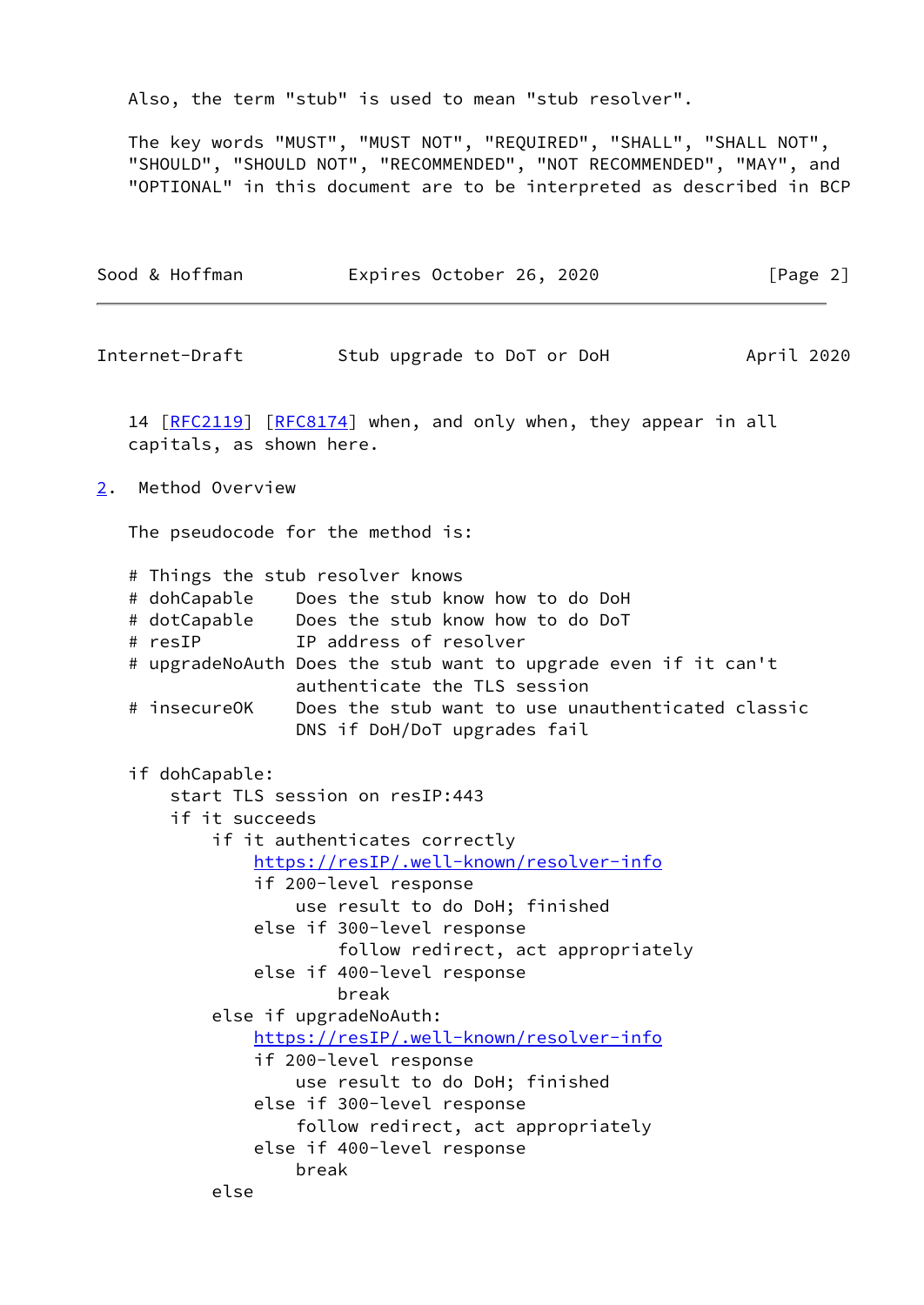break else break

Sood & Hoffman Expires October 26, 2020 [Page 3]

<span id="page-3-1"></span>Internet-Draft Stub upgrade to DoT or DoH April 2020 if dotCapable: start TLS session on resIP:853 if it succeeds if it authenticates correctly start doing DoT; finished else if upgradeNoAuth: start doing DoT; finished else break else break if insecureOK: Use unencrypted DNS on port 53 else DNS transport setup failed

<span id="page-3-0"></span>[2.1](#page-3-0). Order of Desired Protocols

 The pseudocode in the previous section attempts to use DoH, DoT, and unencrypted DNS, in that order. This is done to keep the pseudocode simple while demonstrating one possible order of transport selection. A stub implementation could attempt some or all of the available DNS transports in an implementation-specific or user-defined order. For example, possible lists of transports to attempt might be:

o DoH, DoT, classic DNS

o DoT, DoH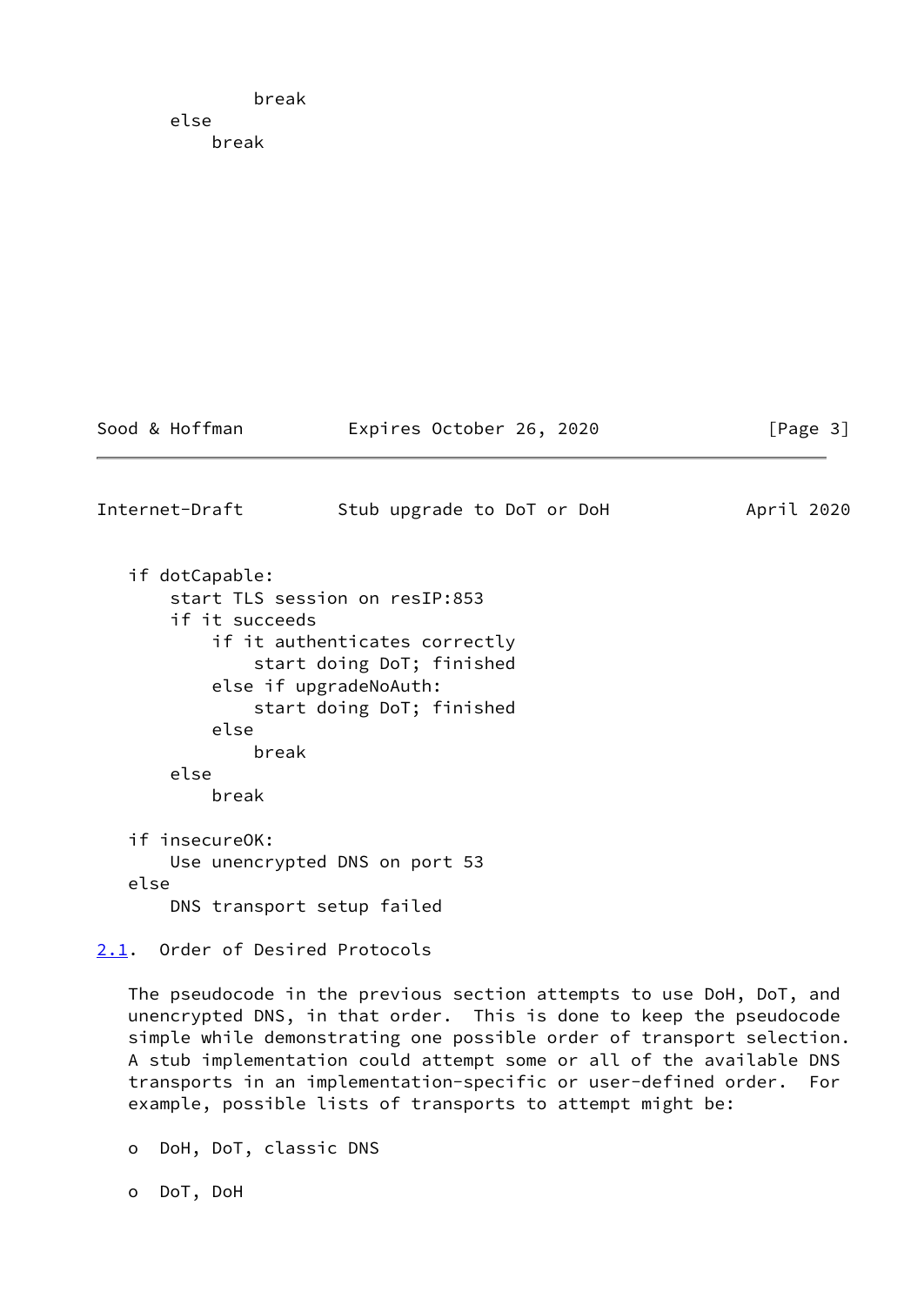- o DoT, classic DNS
- o Classic DNS

<span id="page-4-0"></span>[3](#page-4-0). Method Details

<span id="page-4-1"></span>[3.1](#page-4-1). Inputs to the process

 The method described here requires the following information. It is listed with variable names from the pseudocode in [Section 2.](#page-2-0)

 resIP The IP address of resolver. This can be either an IPv4 or IPv6 address.

dohCapable Set to true if the stub knows how to be a DoH client

dohCapable Set to true if the stub knows how to be a DoT client

| Sood & Hoffman | Expires October 26, 2020 |  | [Page 4] |
|----------------|--------------------------|--|----------|
|----------------|--------------------------|--|----------|

<span id="page-4-3"></span>

| Internet-Draft | Stub upgrade to DoT or DoH |  |  | April 2020 |  |
|----------------|----------------------------|--|--|------------|--|
|                |                            |  |  |            |  |

- upgradeNoAuth Set to true the stub wants to use unauthenticated DoT or DoH if it is available. Note that using unauthenticated DoT or DoH is inherently insecure because an on-path attacker can impersonate the resolver.
- insecureOK Set to true if the stub wants to keep using classic (unencrypted) DNS on port 53 if the attempt to upgrade fails. Note that setting this to false will cause further DNS queries to fail if upgrade fails.
- <span id="page-4-2"></span>[3.2](#page-4-2). Use of Resolver Information for DoH

 [pp-add-resinfo] describes how to use HTTPS to get information about a resolver. In the protocol described in this document, the JSON returned from resolving the URI with the .well-known prefix MUST have a name/value pair with a name of "doh-uri-template". The value for this name is the URI template for the DoH service, as described in [\[RFC8484](https://datatracker.ietf.org/doc/pdf/rfc8484)].

<span id="page-4-4"></span>[3.3](#page-4-4). TLS Authentication

In this mechanism, the stub has an IP address of the resolver. It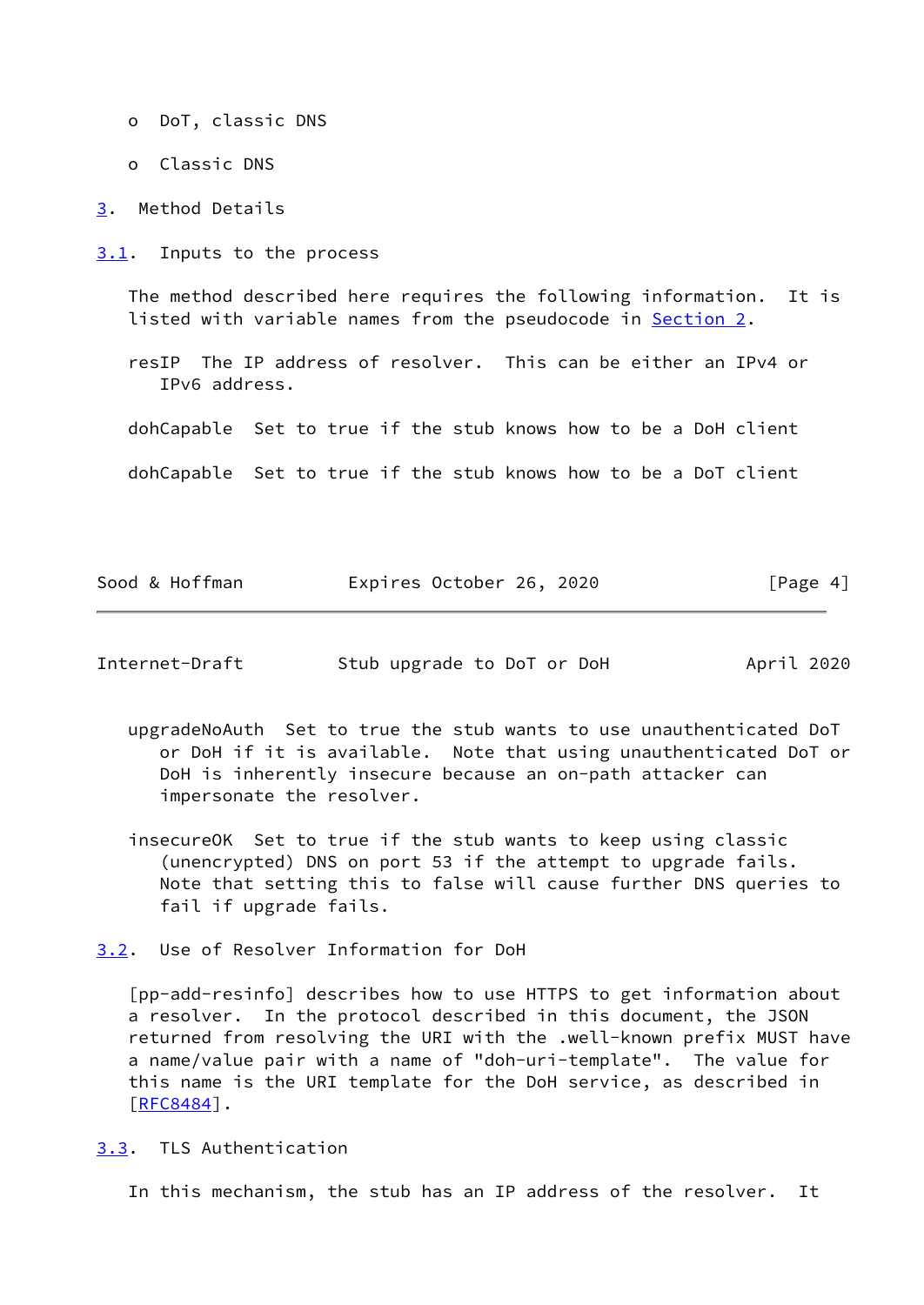does not necessarily have a domain name associated with that IP address.

 In order to authenticate TLS sessions, the stub resolver must have a set of TLS trust anchors, such as those maintained by some operating systems.

 If the stub has a domain name associated with the resolver's IP address, and if the resolver uses that domain name in one of the subject identifiers in its certificate during the TLS exchange, the stub can use the domain name for authentication of the TLS session.

 The stub always has an IP address for the resolver. If the resolver uses the same IP address used by the stub in one of the subject identifiers in its certificate during the TLS exchange, the stub can use the IP address for authentication of the TLS session.

 A resolver that uses this method to publish its information SHOULD, if possible, have a TLS certificate whose subject identifiers contain any of the IP addresses that stubs might be using for the resolver. At the time that this document is published, getting IP addresses in TLS certificates is possible, but there are only a few widely-trusted CAs that issue such certificates. [[RFC8738\]](https://datatracker.ietf.org/doc/pdf/rfc8738) describes a protocol that may cause IP address certificates to become more common.

| Sood & Hoffman | Expires October 26, 2020 | [Page 5] |
|----------------|--------------------------|----------|
|                |                          |          |

<span id="page-5-1"></span>

| Internet-Draft | Stub upgrade to DoT or DoH | April 2020 |
|----------------|----------------------------|------------|
|----------------|----------------------------|------------|

### <span id="page-5-0"></span>[4](#page-5-0). IANA Considerations

This document needs no IANA actions.

### <span id="page-5-2"></span>[5](#page-5-2). Security Considerations

 The method described in this document explicitly allows a stub to perform DNS communications over traditional unencrypted, unauthenticated DNS on port 53.

 The method described in this document explicitly allows a stub to choose to allow unauthenticated TLS. In this case, the resulting communication will be susceptible to obvious and well-understood attacks from an attacker in the path of the communications.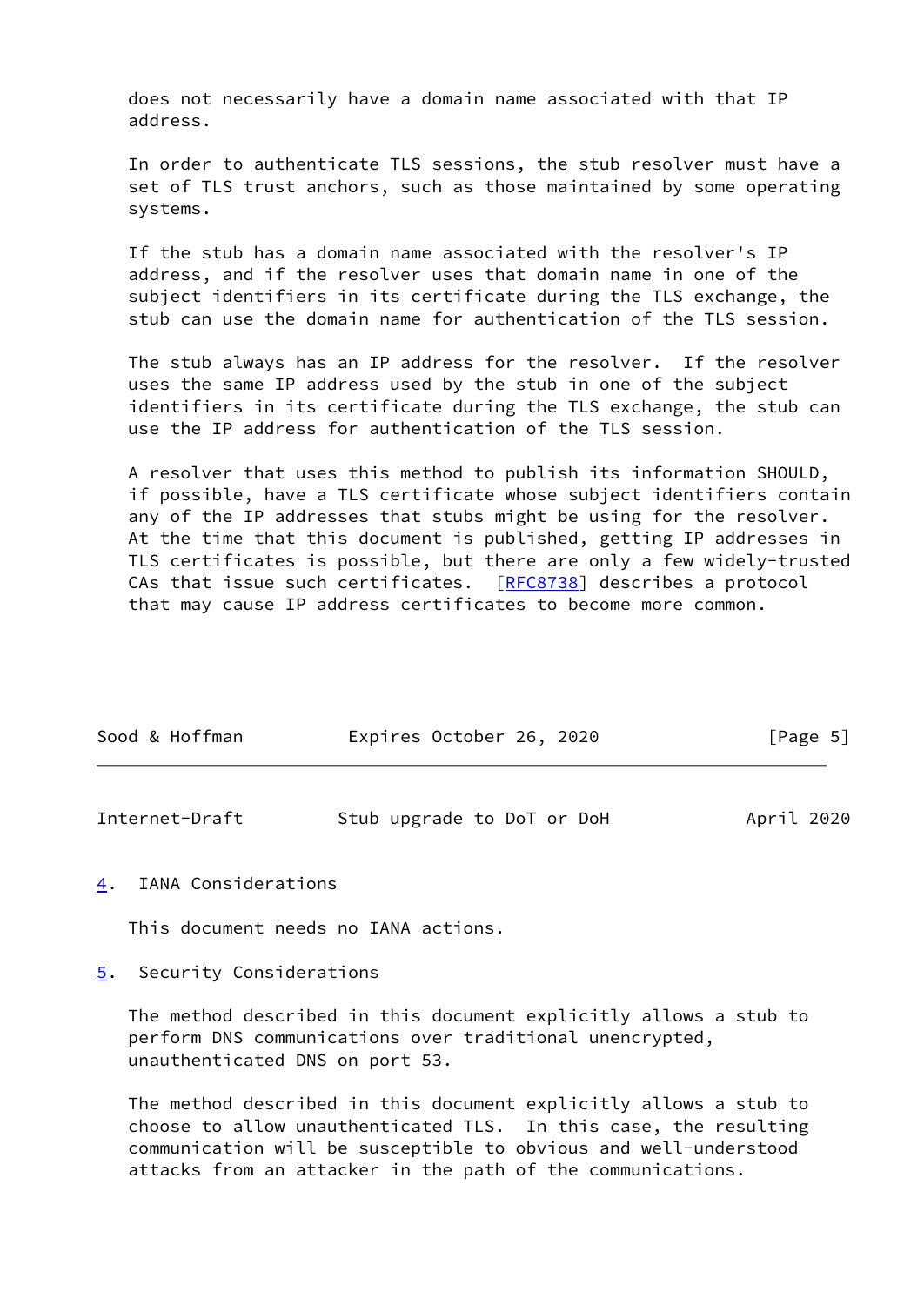## <span id="page-6-0"></span>[6](#page-6-0). References

<span id="page-6-1"></span>[6.1](#page-6-1). Normative References

[pp-add-resinfo]

"DNS Resolver Information Self-publication", n.d..

- [RFC2119] Bradner, S., "Key words for use in RFCs to Indicate Requirement Levels", [BCP 14](https://datatracker.ietf.org/doc/pdf/bcp14), [RFC 2119](https://datatracker.ietf.org/doc/pdf/rfc2119), DOI 10.17487/RFC2119, March 1997, <[https://www.rfc-editor.org/info/rfc2119>](https://www.rfc-editor.org/info/rfc2119).
- [RFC7858] Hu, Z., Zhu, L., Heidemann, J., Mankin, A., Wessels, D., and P. Hoffman, "Specification for DNS over Transport Layer Security (TLS)", [RFC 7858](https://datatracker.ietf.org/doc/pdf/rfc7858), DOI 10.17487/RFC7858, May 2016, [<https://www.rfc-editor.org/info/rfc7858](https://www.rfc-editor.org/info/rfc7858)>.
- [RFC8174] Leiba, B., "Ambiguity of Uppercase vs Lowercase in [RFC](https://datatracker.ietf.org/doc/pdf/rfc2119) [2119](https://datatracker.ietf.org/doc/pdf/rfc2119) Key Words", [BCP 14](https://datatracker.ietf.org/doc/pdf/bcp14), [RFC 8174,](https://datatracker.ietf.org/doc/pdf/rfc8174) DOI 10.17487/RFC8174, May 2017, [<https://www.rfc-editor.org/info/rfc8174](https://www.rfc-editor.org/info/rfc8174)>.
- [RFC8484] Hoffman, P. and P. McManus, "DNS Queries over HTTPS (DoH)", [RFC 8484,](https://datatracker.ietf.org/doc/pdf/rfc8484) DOI 10.17487/RFC8484, October 2018, <[https://www.rfc-editor.org/info/rfc8484>](https://www.rfc-editor.org/info/rfc8484).
- [RFC8499] Hoffman, P., Sullivan, A., and K. Fujiwara, "DNS Terminology", [BCP 219](https://datatracker.ietf.org/doc/pdf/bcp219), [RFC 8499](https://datatracker.ietf.org/doc/pdf/rfc8499), DOI 10.17487/RFC8499, January 2019, [<https://www.rfc-editor.org/info/rfc8499](https://www.rfc-editor.org/info/rfc8499)>.

| Sood & Hoffman | Expires October 26, 2020 |  | [Page 6] |
|----------------|--------------------------|--|----------|
|----------------|--------------------------|--|----------|

<span id="page-6-3"></span>Internet-Draft Stub upgrade to DoT or DoH April 2020

<span id="page-6-2"></span>[6.2](#page-6-2). Informative References

 [RFC8738] Shoemaker, R., "Automated Certificate Management Environment (ACME) IP Identifier Validation Extension", [RFC 8738,](https://datatracker.ietf.org/doc/pdf/rfc8738) DOI 10.17487/RFC8738, February 2020, <[https://www.rfc-editor.org/info/rfc8738>](https://www.rfc-editor.org/info/rfc8738).

Authors' Addresses